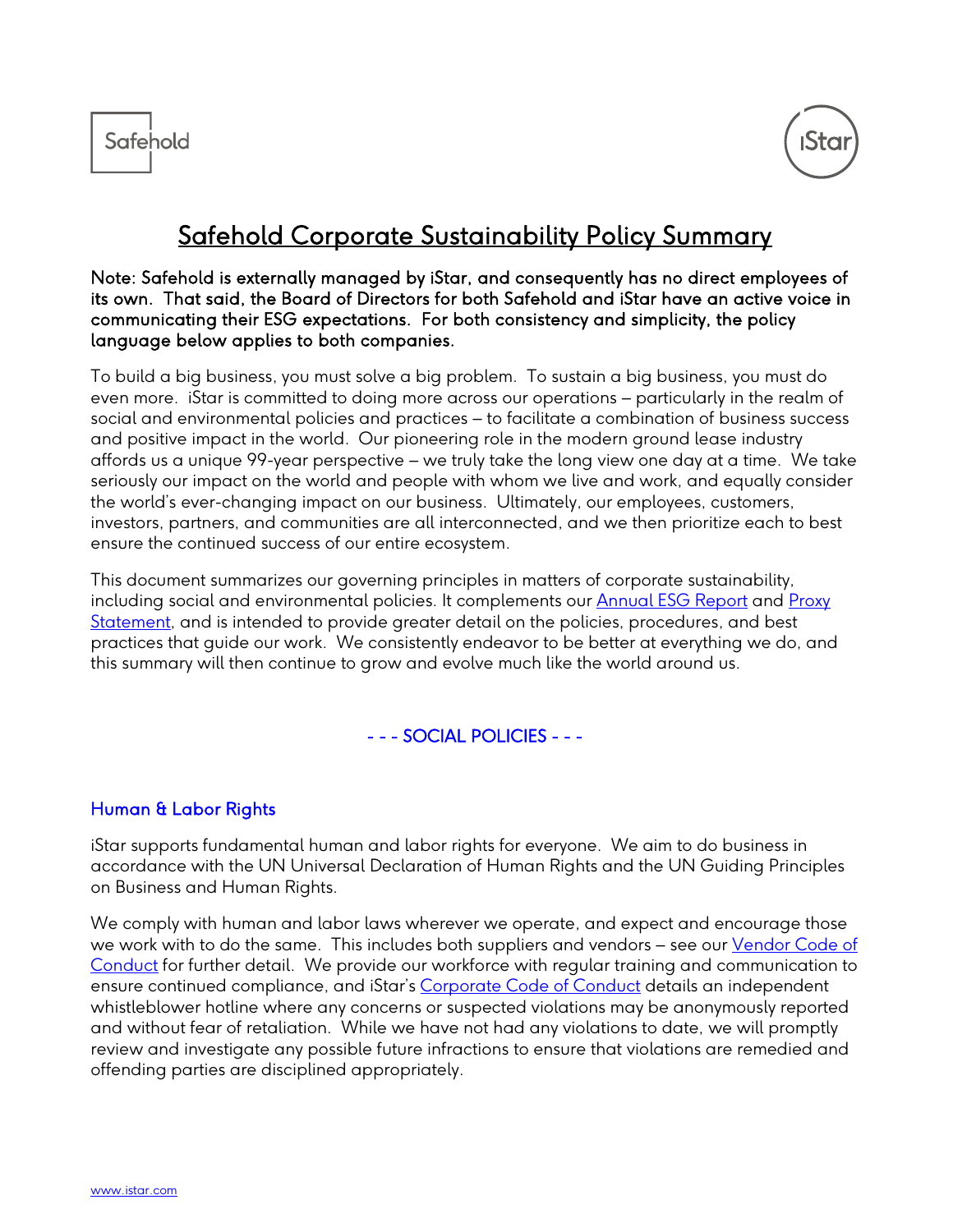



Key principles and standards we adhere to include:

- We do not tolerate any form of harassment or discrimination based on gender, race, disability, ethnicity, nationality, religion, sexual orientation, gender identity or any other protected class.
- We seek to provide a workplace that's free of all forms of abuse and exploitation.
- We seek to promote an environment of diversity and inclusion throughout the organization.
- We seek to protect the rights of all individuals, including often vulnerable groups such as women and minorities.
- We prohibit the use of child labor as defined by local law, forced labor of any nature whatsoever, and any other compulsory forms of labor.
- We comply with all minimum wage and compensation requirements as mandated by local law, and endeavor to provide benefits that are beyond those mandated by law.
- We do not require employees to work in excess of the relevant legal limits on working hours, overtime hours, and number of working days per week.
- Employees are granted and properly compensated for any types of paid leave or time off to which they are legally entitled under applicable law (including, but not limited to, holidays, maternity or paternity leave, family care leave, and sick leave).
- We seek to ensure that our activities do not negatively impact access to basic human needs, including, but not limited to, securing access to food, water, sanitation, or healthcare.
- We respect employees' right to freedom of association and honor lawful rights of our workforce to exercise (or not exercise) their right to collective bargaining.

#### Diversity, Equity & Inclusion

Equal employment opportunity. iStar has a strict policy that does not tolerate any discrimination whatsoever in recruiting, hiring, compensation, benefits, termination, or any other aspects related to one's employment for any protected characteristic as established by law (including, but not limited to, an individual's race, color, religious affiliation, ethnicity, nationality, ancestry, gender identity or expression, sex, sexual orientation, age, marital status, pregnancy, genetic information, or past or present history of mental disability, physical disability, or learning disability).

Economic inclusion of historically underprioritized groups. iStar is committed to working with "best in class" vendors and suppliers. We collect data on the organizations we work with to identify women, minority, and veteran-owned companies. When possible, we seek to provide outsized business to these groups as merited by their performance.

Commitment to diversity and workforce demographic disclosure. iStar appreciates that diverse backgrounds provide diverse thought, and know that diverse thought supports both innovation and long-term success. We partner with recruiting firms that specialize in diverse recruiting, and our early talent recruiting emphasizes HBCUs and historical women's colleges. Our current selfidentified workforce demographics are summarized hereafter for gender, race, and ethnicity.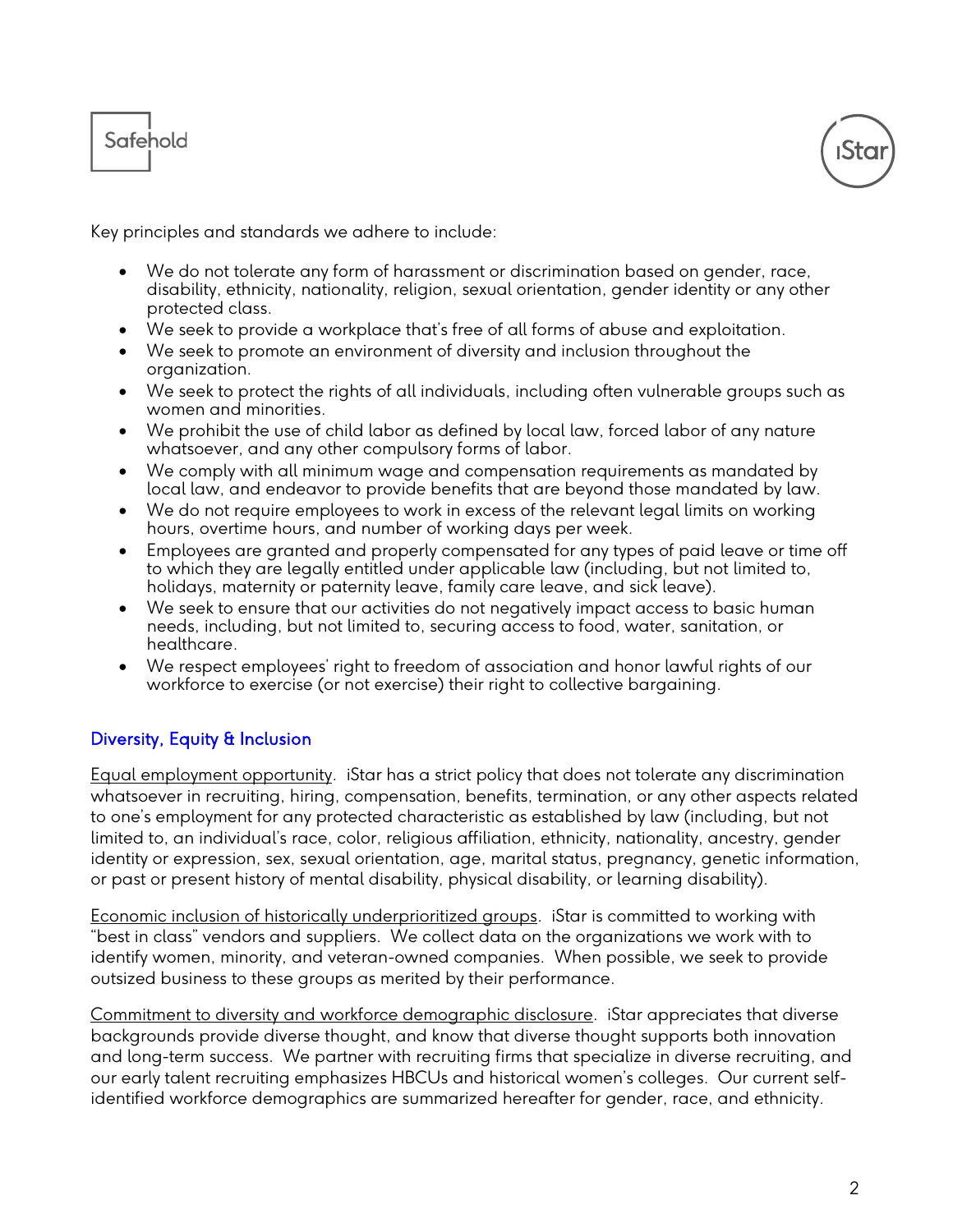

As of 12/31/21.

#### Safe & Healthy Workplace

iStar is committed to providing a safe environment for anyone working within or visiting our workplaces. We view applicable health and safety laws as the minimum standard, and endeavor to go beyond such standards when and where possible. We have not experienced any significant OSHA reportable incidents throughout our offices. When and if such an incident does occur, we're committed to identification and remediation of at-risk items in addition to subsequent disclosure.

Our policies for ensuring safe and healthy workplaces are provided to employees (and occasionally to others as necessary). We regularly review, consider, and implement new policies, protocols, and training to promote everyone's continued wellbeing. For example, recent COVIDadapted operations include staggered attendance, on-site testing for employees, and measures to more safely configure cubicle areas. Within each office, OSHA required notices are prominently posted informing employees of their right to a safe workplace, to raise safety or health concerns with us and/or OSHA, and of their ability to receive additional information and/or training for possible workplace hazards.

#### Political Contributions & Lobbying

iStar does not use company funds to make contributions to political candidates or parties except as permitted by applicable law, nor do we reimburse individual employees who make such contributions. iStar may from time to time advocate a position, express a view, or take other appropriate action with respect to legislative or political matters that affect our business.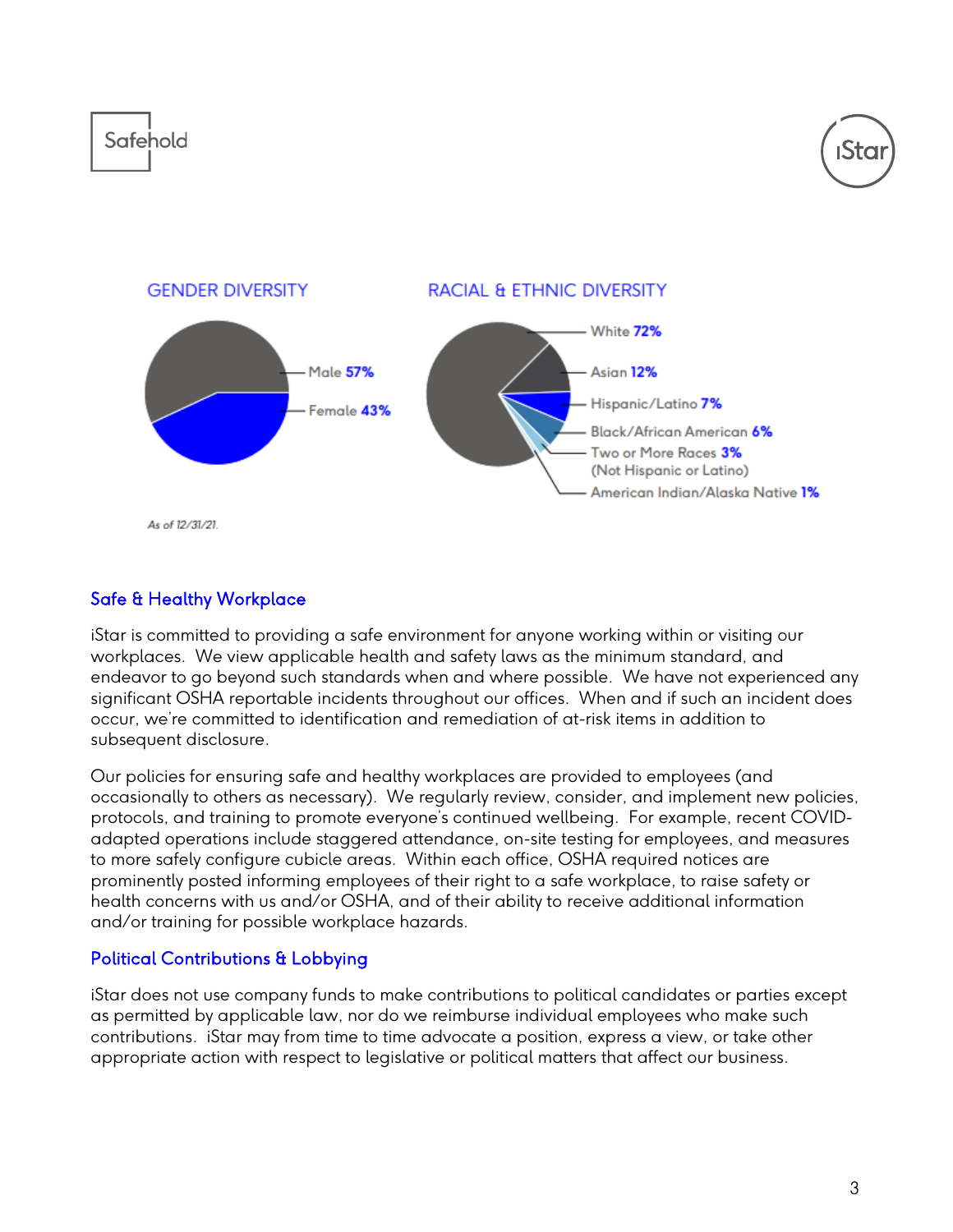



iStar does not infringe on an individual employee's right to vote, to financially support a candidate or party of their choice, to keep informed and/or involved in political matters, to serve within civic bodies, or to hold political office at any level of government. The ability to partake in activities of this nature is fundamental to a democracy, and iStar's corporate policy doesn't prohibit employees from any of the aforementioned activities so long as they're acting in their own individual capacity and at their own expense, and do not interfere with our basic business activities.

# Anti-Money Laundering ("AML") & Know Your Customer ("KYC")

iStar takes illicit business activity seriously and works diligently to prevent both money laundering and financing of terrorism. We comply with all applicable AML laws and will not knowingly participate in arrangements to launder money, nor will we do business with anyone suspected of involvement with such criminal activity, terrorist activity, or who is subject to applicable trade sanctions. We employ appropriate KYC measures (e.g. industry-leading background checks via an independent third-party provider) to ensure that we satisfactorily know our clients and customers – with the goal of reducing the likelihood that we could be implicated in a nefarious scheme.

# - - - ENVIRONMENTAL POLICIES - - -

#### Corporate Environmental Policy

iStar recognizes the impact our operations and people have on the world around us, and we're committed to the responsible stewardship of our activities upon the environment. Our typical role as lessor and lender limits how much immediate control we have over day-to-day decision making and on-the-ground improvements. However, we seek to limit our environmental footprint where operationally possible by means such as:

- Ensuring our operations comply with applicable local laws, and understanding opportunistic areas for positive impact derived from future possible laws.
- Seeking to limit the carbon impact of our office operations, employees, and technology.
- Assessing our baseline environmental impact so we can subsequently establish a target date for operational carbon neutrality.
- Considering issues like water quality and scarcity, biodiversity, alternative transportation, and energy efficiency for flagship properties within our control.
- Diligencing climate change impacts when considering new Safehold investment opportunities.
- Requiring vendors to conduct aspects of their business in an environmentally responsible manner.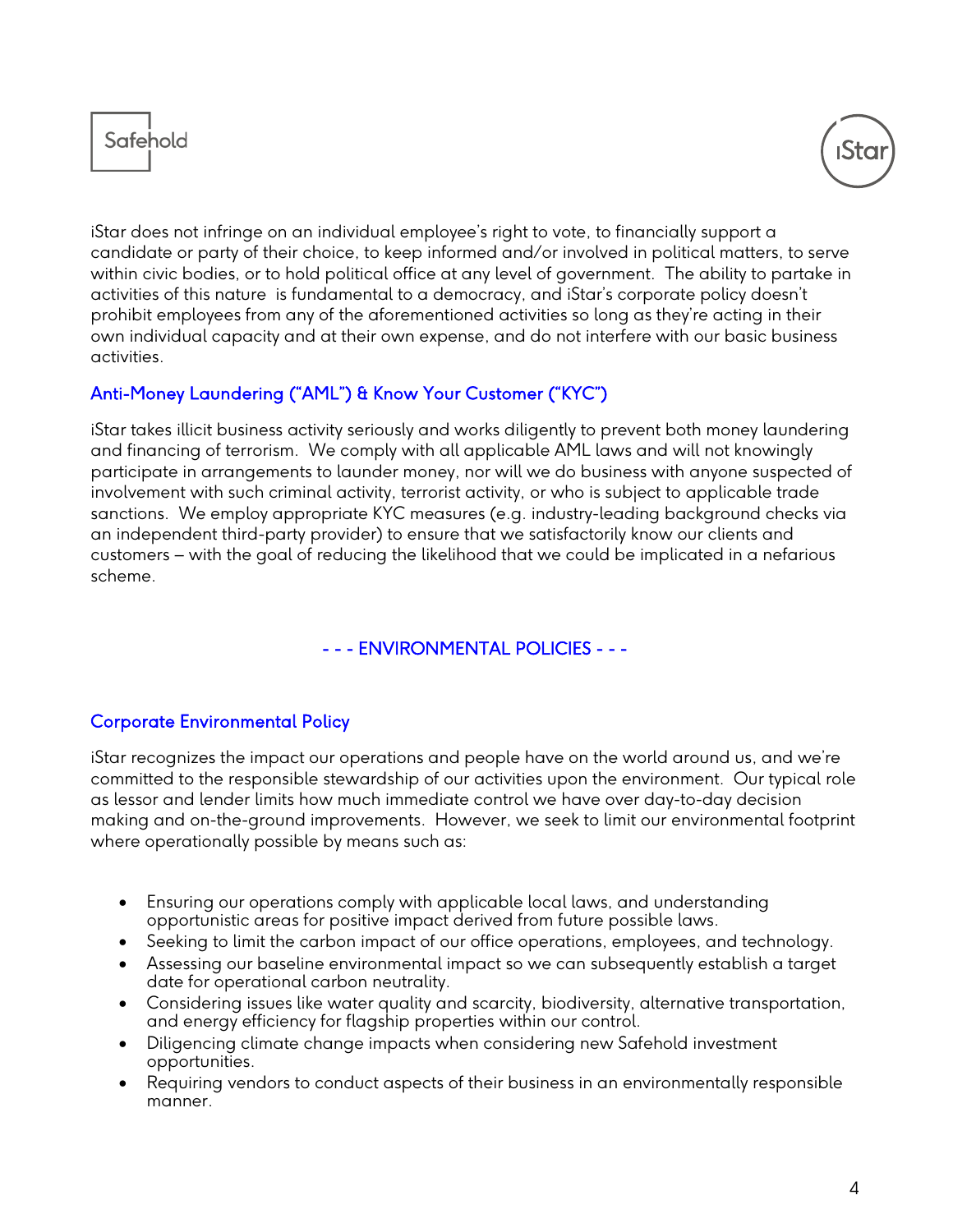



- Providing employees and with education, training, and tools that allow them to reduce their own environmental impact.
- When possible, requesting that building owners and operators provide us with emissions activity reports procured during the ordinary course of business.

#### Environmental Management

iStar's environmental management efforts are steered by a combination of the ESG Advisory Council and senior management across numerous departments (including, but not limited to, Operations, Asset Management, Construction, and Information Technology). We seek to identify operational areas of environmental risk and opportunities for positive impact, often via a combination of our own efforts and professionals we may hire on a case-by-case basis.

Information gathered is regularly presented to Executive Management, who both approve individual actions and commonly suggest new areas for the team to explore. Findings and progress are regularly reported to the Board of Directors with each quarter's ESG update.

We're currently in the process of measuring our existing carbon footprint and managing it for the future. We expect to establish our baseline operational usage in 2021, followed by adopting impact mitigation measures and establishing a target date for carbon neutrality.

# Climate Change

As the investment manager for Safehold, iStar takes the risks of climate change very seriously – it's in fact baked into our business model considering what is most commonly a 99-year investment horizon. Before we launched Safehold, iStar commissioned an independent market analysis that evaluated various climate change impact scenarios and market longevity as key factors to help us understand risks such as temperature increases, sea level rise, and the likelihood of increased natural disasters. For instance, this process identified that localized flood risk may ultimately be more impactful in many urban areas than more heavily discussed sea level rise. With this in mind, we identified a leading third-party vendor to help us better assess this risk as part of our core underwriting process. Further, we follow leading science, research, and technology discussions to better understand the world unfolding around us and the implications on climate change.

iStar's core focus on the ground lease industry presents a relative level of safety that may limit the impact of climate change on the company. That said, we recognize that climate change could introduce or amplify risks for iStar or our customers related to owning and operating real estate. Such risks include, but are not limited to, disruption of use, supply/demand imbalance dynamics, decreased revenue collection, increased operating and capital costs, increased regulatory scrutiny and laws, increased tax levies, and the prospect of uninsured or underinsured losses.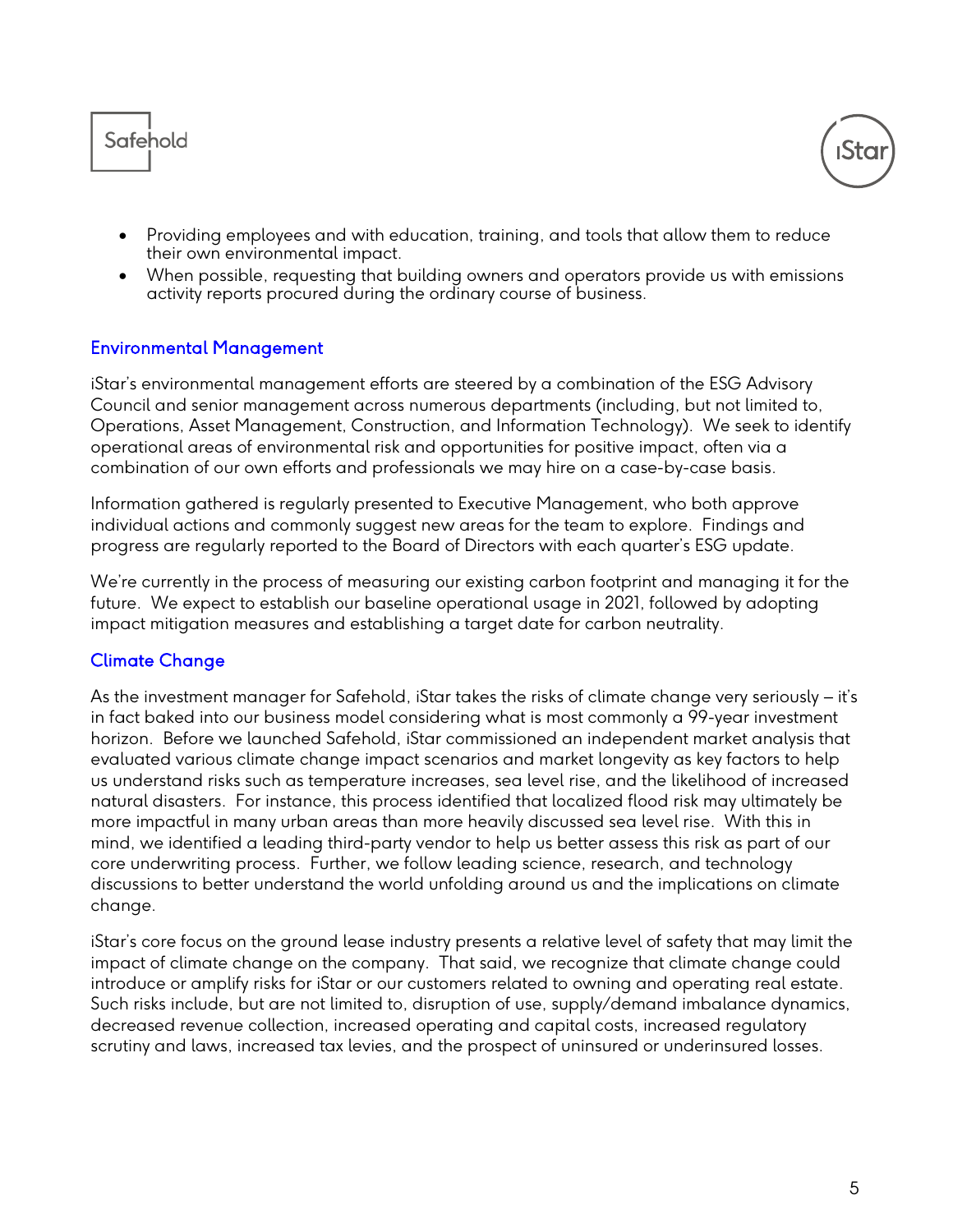



For all the risks that climate change presents, we believe that prudent planning and policies can help mitigate potential long-term impacts to the portfolio. Safehold's standard ground lease contains provisions requiring our tenants' ongoing compliance with all applicable environmental laws; we regularly visit properties to ensure continued compliance. We have also worked to implement insurance provisions with the goal of protecting the integrity of assets. Separately, we're exploring opportunities to create capital programs that could expand our business while simultaneously creating a positive environmental impact through technology.

#### Operational Waste & Energy Management

iStar seeks to mitigate the volume of waste created by our operations in the areas where our offices are located. Most recently in 2020, we substantially reduced our paper usage by rolling out a new online data warehouse that reduced companywide printing needs. Separately, we also transitioned most plastics out of our offices in 2020 – from water bottles to disposable cutlery – and replaced items with biodegradable alternatives. In addition, we created roughly 64,000 kWh of energy savings in 2020 via a combination of migrating our server infrastructure to the cloud and procuring 66 new Energy Star laptops for our employees.

# - - - GOVERNANCE & OVERSIGHT POLICIES - - -

# Training Programs & Policy Auditing

iStar facilitates a comprehensive schedule of policy and best practice training programs each year for the entirety of our workforce (including all part-time employees and contractors). These programs include, but are not limited to, the following:

- Annual employee review and written acknowledgement/sign-off of the Corporate Code of Conduct, with an internal discussion on any items that changed in the prior year.
- Annual human rights training to reaffirm the principles and standards set out in both our Corporate Sustainability Policy Summary and Vendor Code of Conduct. A particular emphasis is placed on raising awareness and prevention of harassment, discrimination, and exploitation (notably forced labor and human trafficking).
- Annual electronic distribution of Vendor Code of Conduct, which notably emphasizes human and labor rights.
- Annual third-party training on diversity, sexual harassment, and cybersecurity.
- Annual AML & KYC training for employees that either (i) manage flow of money in or out of the organization or (ii) interact directly with customers' personally identifiable information (PII).
- Twice annual email distribution reiterating the Company's anonymous ethics hotline and whistleblower program, with an emphasis on non-retaliation for any filed complaints.
- Periodic document management & retention policy training to promote strong adherence with cybersecurity best practices.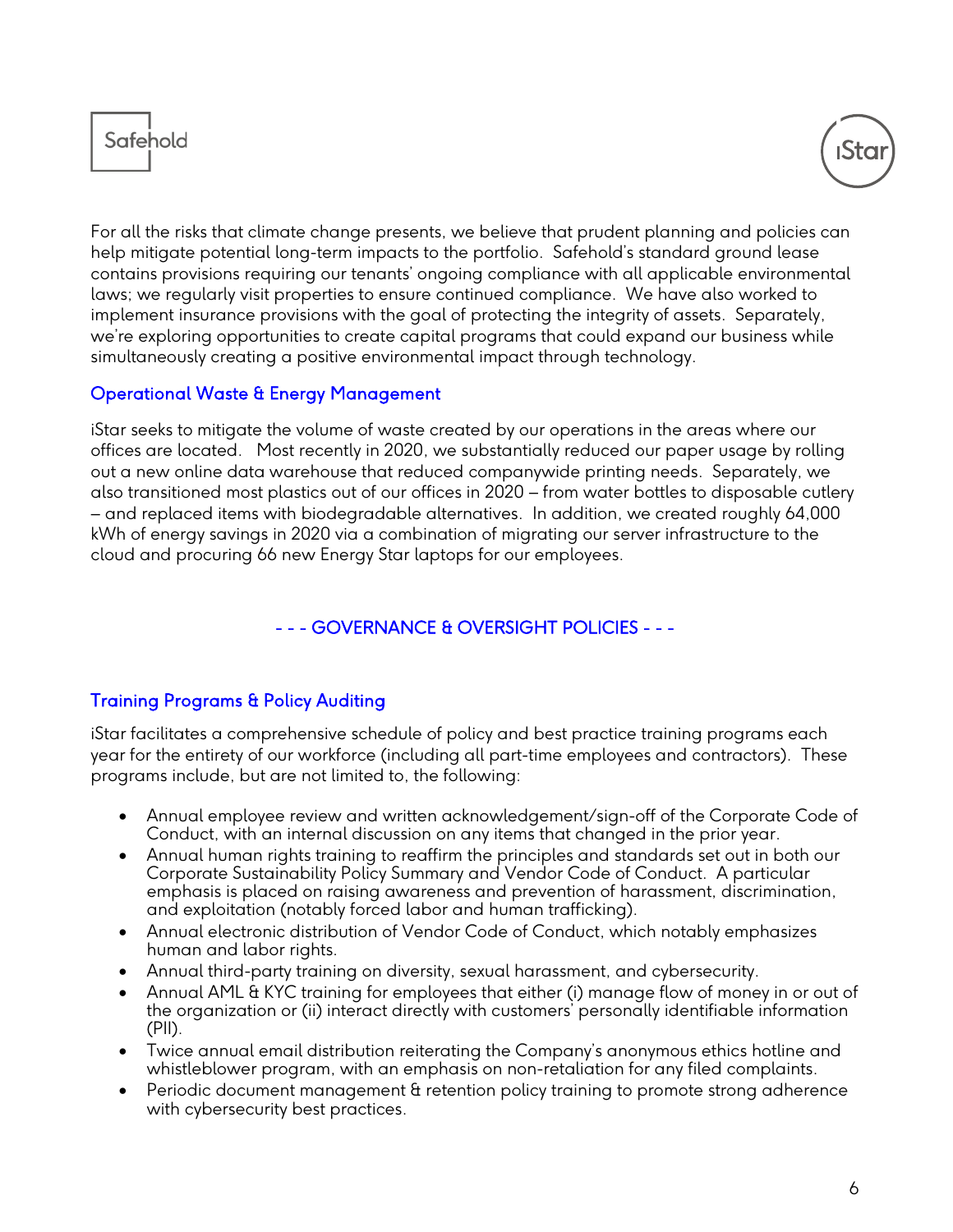



iStar is committed to ensuring continued compliance with all policy expectations we establish for ourselves and our vendors. The Company's Head of ESG and Head of Human Resources partner with individuals across iStar to (i) ensure that all training and communication is completed as noted above, (ii) track and audit metrics to assess performance, and (iii) identify opportunities for improving this fluid process. All findings are reported to the C-Suite. Additionally, a third-party audit is completed once every three years to further support best practice review and confirm continued compliance with the Company's training and ethical policy standards.

#### Stakeholder Engagement

iStar considers our employees, customers, investors, partners, and communities to be stakeholders. These groups are all interconnected to iStar's business, and we consider each of their feedback valuable. The frequency of our interactions with each group depends on a particular topic's (i) importance to stakeholders and (ii) impact on iStar's busines success and sustainability. The core tenets of our outreach center around transparent education and communication, providing an opportunity for feedback, and demonstrating a commitment to continued progress – all of which are critical to building both long-lasting relationships and success.

#### Compliance & Reporting Concerns

iStar's [Corporate Code of Conduct](https://ir.istar.com/static-files/3808aaee-9140-443e-979e-1c7af3e39c06) mandates strong ethics, transparency, and accountability throughout our organization. The document is provided to and acknowledged by new employees and our directors, and is distributed to all periodically to reiterate expectations. Beginning in 2021, this distribution and acknowledgement process will be repeated annually.

Whistleblower Policy. Our employees may report any suspected misconduct concerns or violations of iStar's Code of Conduct either directly or anonymously. In 2020, we partnered with NAVEX Global to provide EthicsPoint service to all employees. EthicsPoint is an independent and confidential 24/7 hotline created to help employees and management work together to address fraud, abuse, and other misconduct in the workplace, while cultivating a positive work environment. This resource is noted on our internal HR site and our employees are reminded multiple times each year that the hotline service is available. We prohibit retaliation against employees who report actual or suspected violations. Anyone who attempts to retaliate will be subject to disciplinary action, up to and including termination. See our **Proxy Statement** for a description of our whistleblower policy.

Anti-Corruption & Anti-Bribery Policies. iStar expressly prohibits all forms of bribery/corruption and facilitation payments. In terms of this policy, these items are more clearly defined as follows:

• Bribery is the act of improperly promising, offering, giving, soliciting, asking, agreeing, receiving, or accepting something of value for an advantage, or to induce or influence an action or decision.